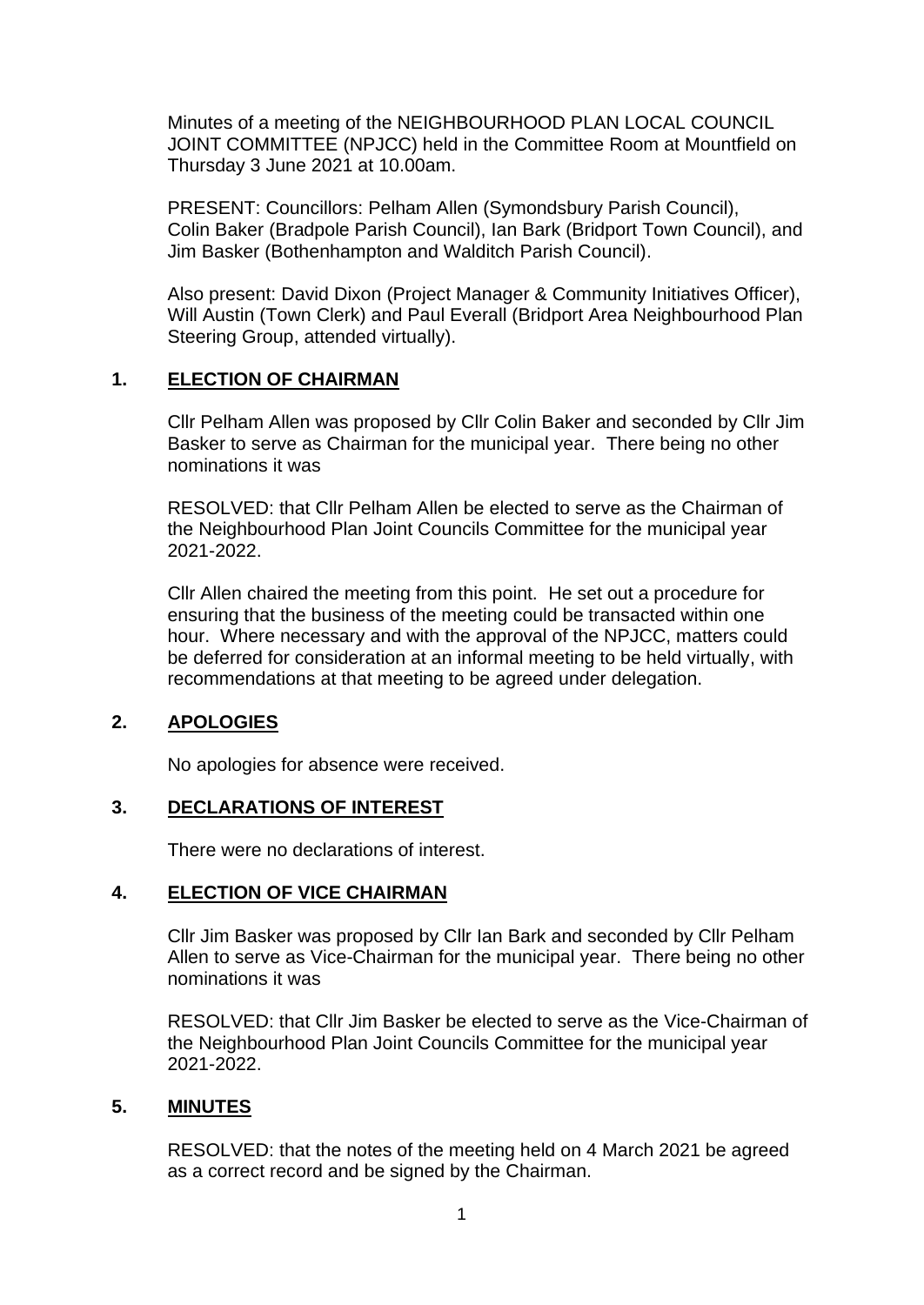# **6. STEERING GROUP ACTION REPORT/REQUESTS**

The Project Manager & Community Initiatives Officer summarised the notes of the meeting of the Bridport Area Neighbourhood Plan (BANP) Steering Group meeting held on 8 April 2021, and advised that these highlighted two requests of the NPJCC:

- 1. that a request be made to Dorset Council that its new proforma should include a simple tick box to indicate conformity with the BANP as well as the Local Plan and NPPF; and
- 2. to ask Dorset Council whether the monthly reporting, previously produced by Planning Officers, would be returning as part of the new planning service.

Cllr Colin Baker asked that the requests to Dorset Council acknowledge that their transformation programme was not complete.

RESOLVED: that the notes of the BANP Steering Group meeting held on 8 April 2021 be agreed.

RESOLVED: that the following requests be made to Dorset Council:

- (i) That its new proforma should include a simple tick box to indicate conformity with the BANP as well as the Local Plan and NPPF; and
- (ii) Whether the monthly reporting, previously produced by Planning Officers, would be returning as part of the new planning service.

# **7. OPERATIONAL BUDGET AND PROJECT FUNDING**

Consideration was given to a report of the Town Clerk, ENCL 3618, which set out the NPJCC operational costs incurred in the year 2020-21 which showed a £43 surplus against the net budget, a proposed budget and member council contributions for 2021-22, and possible approaches to Neighbourhood Plan (NP) project funding.

Members considered:

- Whether to carry forward the £43 surplus from 2020-21 into the current year;
- Whether member council contributions could be paid in two instalments; and
- Whether the issue of project funding should be deferred for further consideration at an informal virtual meeting.

RESOLVED: that the outturn budget for 2020-21 be noted, and that a £43 surplus be carried forward into the current year.

RESOLVED: that the budget and member council contributions for 2021-22 be approved as tabled, and that member councils be allowed to pay in two half-yearly instalments if requested.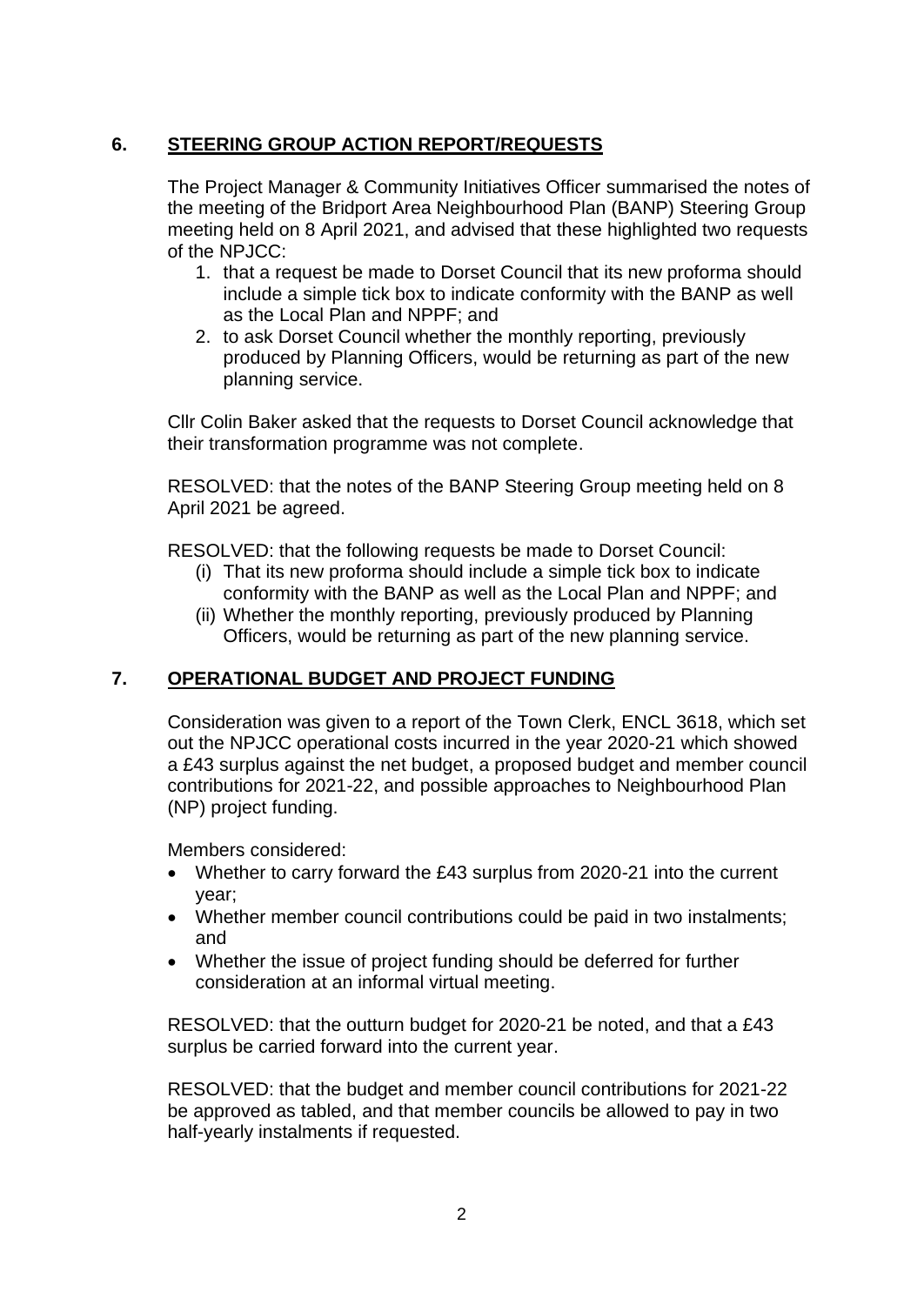RESOLVED: that discussions of options for funding of NP projects be deferred for further consideration at an informal virtual meeting, and that any recommendations made at that meeting be approved under delegation to the Chairman.

### **8. IMPLEMENTING THE NEIGHBOURHOOD PLAN – PROJECTS UPDATE**

Consideration was given to an update on BANP project delivery ENCL: 3619. The Project Manager summarised the report, which provided updates on 24 projects, which were either included in the Neighbourhood Plan or had a relationship with it.

Cllr Colin Baker reported that project 15 should show the NPJCC as being involved in the monitoring of housing numbers. The Project Manager & Community Initiatives Officer advised that this would be corrected for the next update.

RESOLVED: that update on BANP project delivery be noted.

### **9. IMPLEMENTING THE NEIGHBOURHOOD PLAN – ARRANGEMENTS FOR ANNUAL MONITORING REPORT**

Consideration was given to a report setting out an approach for producing the annual monitoring report for the BANP, ENCL: 3620.

Cllr Colin Baker said he expected parishes to be able to make individual contributions to the monitoring report. He asked for confirmation that Bridport Town Council would produce the report as set out in the NPJCC terms of reference. The Town Clerk confirmed that the report would be a Town Council report and that parishes would be invited to submit individual contributions to the report.

RESOLVED: that the proposal for the annual monitoring report be agreed as tabled, subject to the report being produced by Bridport Town Council.

### **10. IMPLEMENTING THE NEIGHBOURHOOD PLAN – TERMS OF REFERENCE FOR STEERING GROUP MONITORING PROJECTS**

Consideration was given to a paper setting out the Terms of Reference for the three Neighbourhood Plan Monitoring projects compiled by the BANP Steering Group, ENCL: 3621.

Members felt that significant further discussion of the terms of reference was required and therefore

RESOLVED: that the terms of reference be deferred for further consideration later in the meeting, and if unresolved at an informal virtual meeting to be arranged, and that any recommendations made at that meeting be approved under delegation to the Chairman.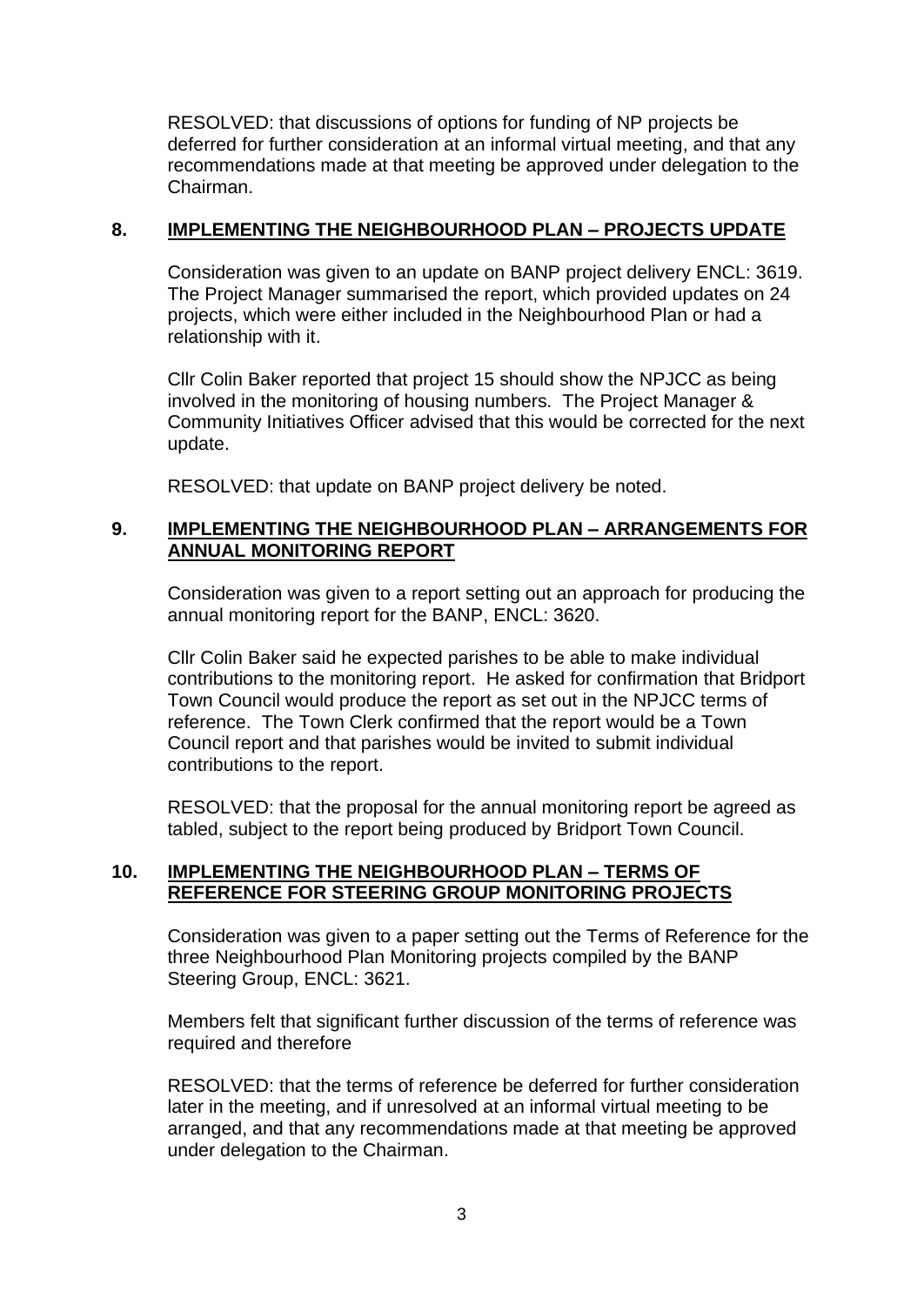### **11. AGENDA SETTING**

The Chairman reported on concerns that reports and other paperwork in support of the agenda had on occasion in the past been circulated at short notice, too late to be properly digested in advance of the meeting.

RESOLVED: that the need to provide supporting documents with sufficient notice be noted.

### **12. OTHER INFORMATION UPDATE ITEMS**

The Chairman proposed that this item be deferred to ensure that the meeting finished on time.

RESOLVED: that this item be deferred for further consideration at an informal virtual meeting.

# **13. DATE FOR NEXT AND FUTURE MEETINGS**

The future meetings of the JCC are scheduled for 2 September 2021, 2 December 2021 and 3 March 2022, all at 10.00am.

RESOLVED: that the scheduled meeting dates be noted.

### **14. IMPLEMENTING THE NEIGHBOURHOOD PLAN – TERMS OF REFERENCE FOR STEERRING GROUP MONITORING PROJECTS**

Following on from minute 10, Members continued consideration of a paper setting out the Terms of Reference for the three Neighbourhood Plan Monitoring projects compiled by the BANP Steering Group, ENCL: 3621.

On project 16, Cllr Colin Baker advised he had no great problem with the proposed terms of reference for the project, which should be able to proceed as described.

RESOLVED: that the terms of reference for project 16 be approved as tabled.

Paul Everall advised that this was an important project and that the key was how to deliver it.

On project 17, Cllr Colin Baker advised that the project was for a monitoring process and not a campaign. The terms of reference suggested a review of the refusal of the principal residence policy and an independent view of this was needed. The Steering Group needed an open mind and not to be driven by what had been said previously. He considered the terms of reference not to be fit for purpose as tabled.